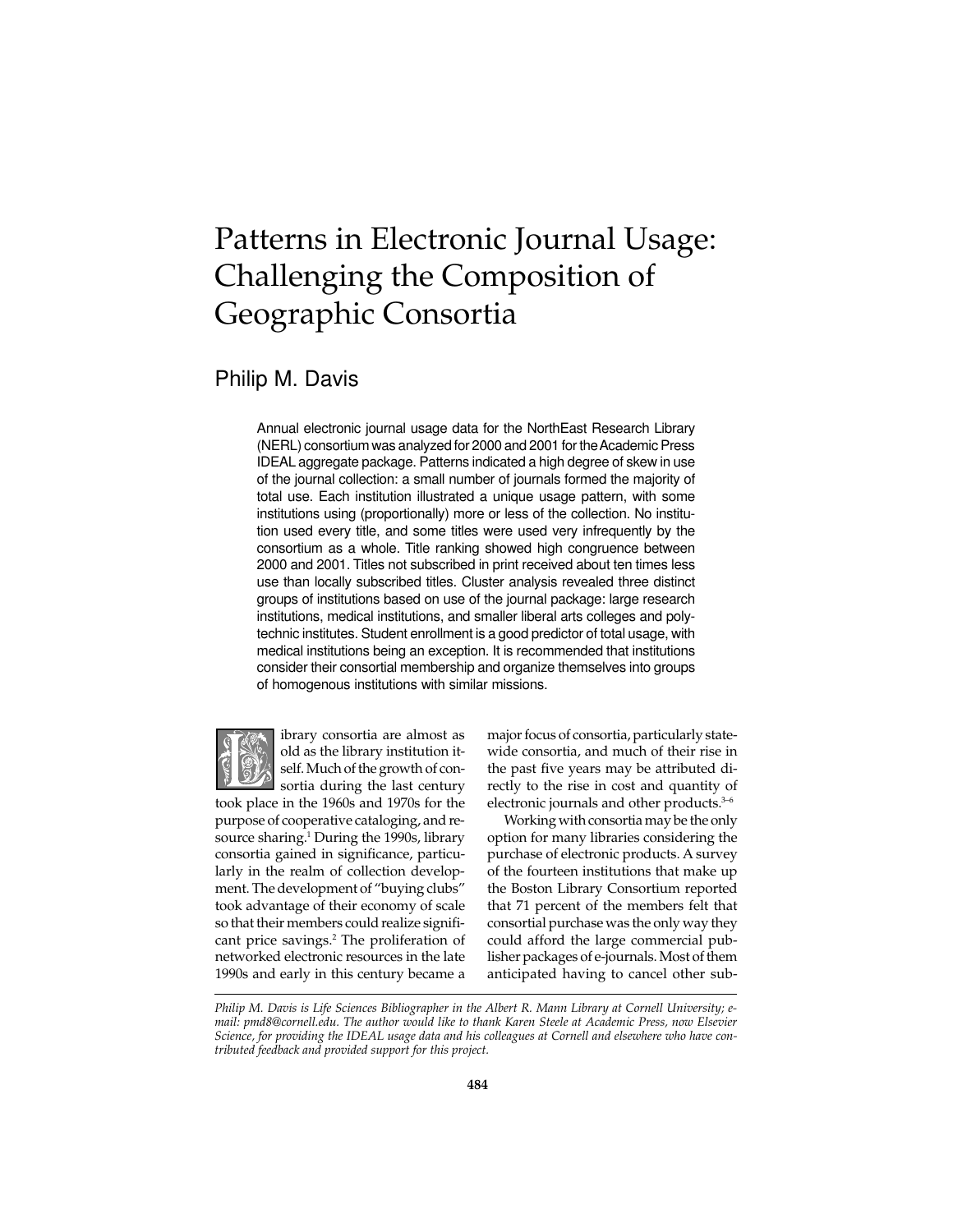scriptions in the future in order to maintain access, and a quarter of them had to shift money away from monographic funds in order to afford these packages.<sup>7</sup>

Referring to all-or-nothing journal packages as the "Big Deal," Kenneth Frazier argued that these agreements "bundle the strongest with the weakest publisher titles, the essential with the non-essential." When a library has agreed to the Big Deal, Frazier has argued, it cannot continue to receive the titles it most needs unless it maintains its subscription to the full package.<sup>8</sup>

**Among librarians who work with publisher data, there is a general skepticism of the accuracy of ejournal use data.**

Although there have been some consortial-use analysis studies on databases and e-journals, they have either focused on temporal peak-usage patterns (per day, per month) or merely provided summary data and averages for entire packages.<sup>9-11</sup> Little is known about title-level patterns and relationships that institutions share in their use of the e-journal packages. This knowledge is absolutely critical as consortia return to negotiate with large commercial publishers for the next generation of Big Deals.

### **Patterns in Electronic Journal Usage 485**

This article provides an in-depth analysis of the Academic IDEAL e-journal package for the NorthEast Research Library (NERL) consortium over a two-year period. Based on the similarity of these results to other studies in electronic and paper collections, it is strongly believed that this study can be generalized to the other publisher packages and other consortia.

### **NERL Consortium**

The NorthEast Research Library (NERL) consortium is composed of twenty-one academic research libraries plus affiliates for the purpose of licensing expensive electronic resources for its members.<sup>12</sup> Lists of members and affiliates can be found at the NERL public Web site.<sup>13</sup> Unlike many consortia, NERL members and affiliates are not obliged to subscribe to each resource licensed by the consortium. In 2000, there were twenty-four separate NERL institutions and affiliates participating in the Academic IDEAL package; in 2001, there were twenty-nine. These institutions are listed in figure 1. Medical colleges affiliated with research institutions were included in the parent institution's usage data, with two exceptions: the Cornell University Medical College and the University of Massachusetts Medical College.

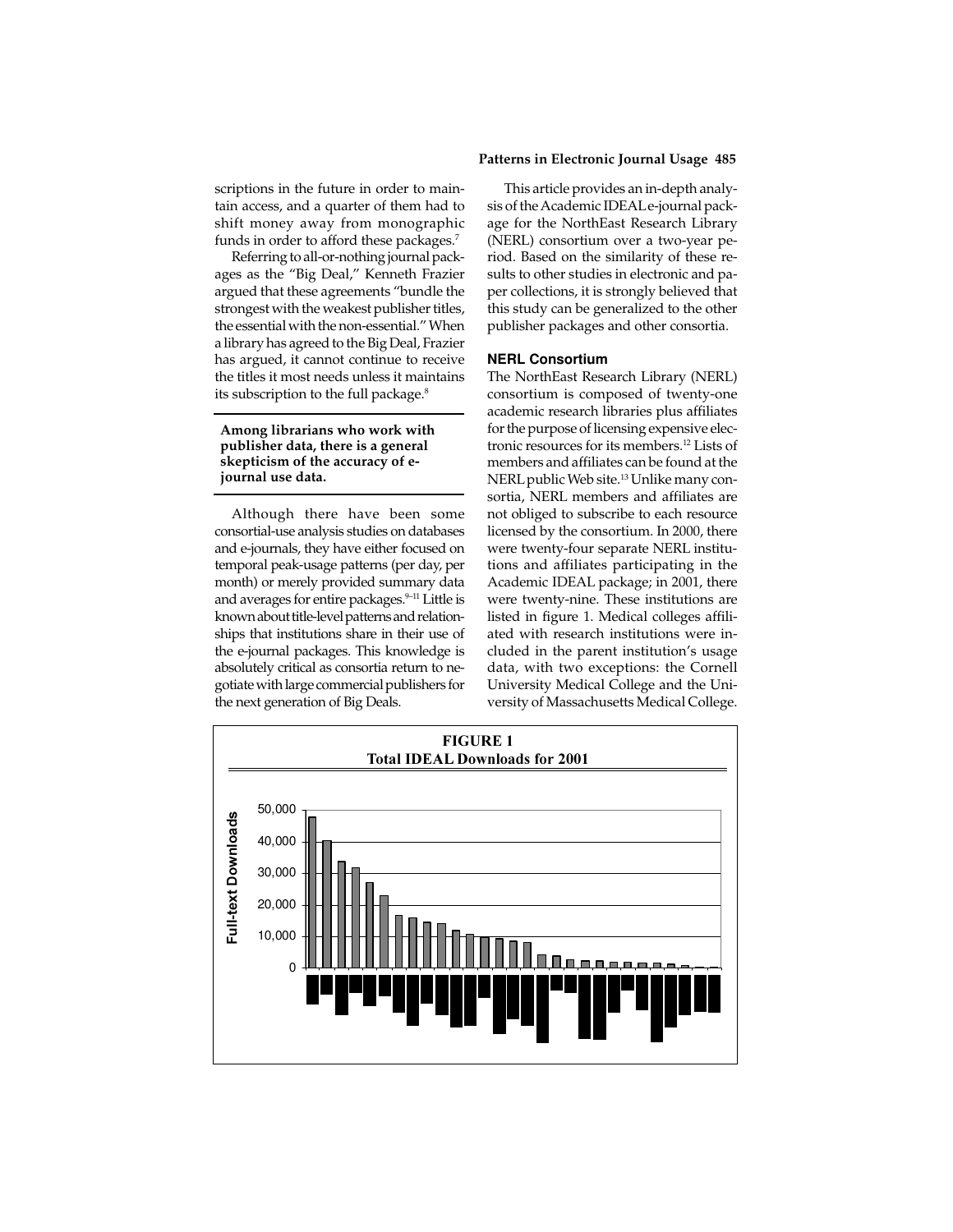### **The Data Set**

The Academic IDEAL e-journal package is a collection of more than two hundred titles in the sciences and social sciences.<sup>14</sup> In 2000, this package included 203 titles and 206 in 2001. A list of IDEAL titles can be located on the Academic Press Web page.15 Thirty of these titles are discontinued (i.e., no longer being published, but still available as back files). The data set did not include the Harcourt Health Sciences (HHS) collection because not every subscriber of the IDEAL package also subscribed to the HHS collection.

The unit of measurement in this study was a single full-text download. Each cell in the data set listed the cumulative number of downloads for an entire year for each journal title. No patron information was included in the data set.

An institution's results may be higher or lower than expected for a number of reasons. For example, one of the institutions joined partway through 2001. Other reasons may include how e-journals are cataloged and presented to the user, whether they have been advertised to their community, and other institutionspecific details.

### *Why Use of Electronic Cannot Be Compared with Use of Print*

Although it is tempting to compare e-journal use with use of its print counterparts, the results can be very difficult to interpret based on the way "use" is counted.<sup>16,17</sup> In general, the use of printed journals is vastly underestimated, some studies reporting only 20 to 25 percent of uses being recorded. Readers often reshelve a journal after browsing it, leaving no record of its use. Readers also often browse multiple articles per journal and multiple issues per bound library copy. <sup>18</sup> In the online world, all of these browses would be counted as "hits."

Blackwell Scientific logs each request for an article, but not actual articles delivered. In a recent newsletter, Blackwell listed an array of factors affecting the overcounting of e-journal data, including double-clicking on an HTML link rather than single clicking, using a Web browser's refresh/ reload button, or using the back and then forward buttons.<sup>19</sup> In addition, some browsers (especially Internet Explorer) make multiple requests for the same file even if the user clicks only once. A white paper prepared by Marthyn G. M. Borghuis for Elsevier's Science Direct recommended that multiple requests for the same page should not be counted if they occur within a ten-second interval and that this time interval should be extended to sixty-five seconds for pdf files.<sup>20</sup>

Among librarians who work with publisher data, there is a general skepticism of the accuracy of e-journal use data. In an apology to customers last year, Elsevier reported that abstracts were included as full-text downloads when reporting usage statistics prior to July 2001.

Deborah Blecic, Joan B. Fiscella, and Stephen E. Wiberly Jr. have argued that it is impossible to be certain that an article downloaded to a patron's computer means that it is read and have speculated that the type of reading done from computer monitors is more like browsing than reading.<sup>21</sup>

### **Skew of Scientific Literature**

Researchers in the field of information science have long recognized that publication and citation patterns in the scientific literature are highly skewed. In 1948, Samuel C. Bradford dedicated a chapter in his book *Documentation* to his principle of "journal scatter," identifying a nucleus of core journals most devoted to a particular subject with radiating zones of journals contributing fewer and fewer articles to that subject.<sup>22</sup> Based on an extensive analysis of ISI citation data, Eugene Garfield provided quantifiable evidence to support the general scientific belief that a "surprisingly small number of journals generate the majority of both what is cited and what is published."<sup>23</sup> In the study that is the subject of this article, the top journals were used tens of thousands of times by NERL subscribers, compared to a handful of times for the leastused titles (figure 2). As an example of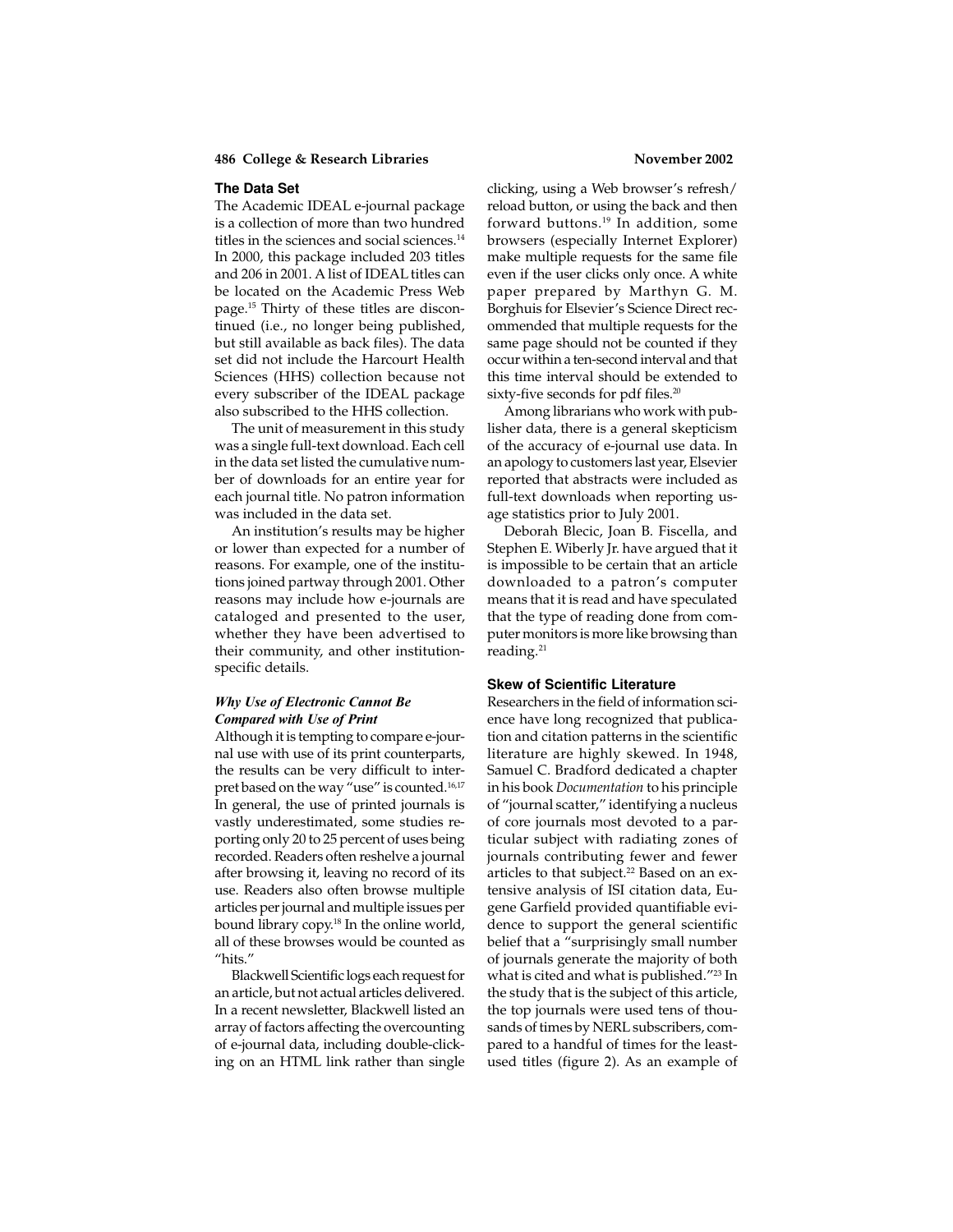

what this skew can do to grossly inflate the average use of a journal, the *average* use per title was calculated to be 1,681 downloads. In comparison, the *median* use per title (a better descriptor of central tendency when using skewed data) was 511 downloads. With heavily skewed data, it makes little sense to talk about the "average use of a journal."

Because of this skew, the data needed to be normalized. Many statistical tests require normality in the data (i.e., that the distribution follows a bell-shaped curve), and bibliometric data almost never exhibit a normal distribution. Failure to normalize the data can yield results that are artifactual in nature. Log (base 10) transformation is commonly used to normalize bibliometric data and was used several times in this study. 24

### **Patterns in the Data**

The e-journal data have two dimensions: *scale*, or how many times an institution uses the collection as a whole; and *composition*, or the patterns of individual ejournal use within the package.

Based on the patterns in the data, it is possible to make the following preliminary statements:

• Each institution has a unique pattern of collection use.

• Some institutions use (proportionally) more or less of the collection.

• No institution uses every title.

• Some titles are used very infrequently by the entire consortium.

### *Total Use by Institution*

Individual institutions showed a great deal of variation in their total use of the system (figure 1); the largest institutions used the collection thousands of times more than the smallest. As with average title use, it is not meaningful to talk about average institutional use.

### *Skew in Title Use*

The variation in title use is heavily skewed, as illustrated in figure 3. When ordered by cumulative use:

• The top 10 journals (4.9% of the collection) satisfied 44 percent downloads.

• The top 14 journals (6.8% of the collection) satisfied 50 percent downloads.

• The top 50 journals (24.3% of the collection) satisfied 80 percent downloads.

• The top 83 journals (40.3% of the collection) satisfied 90 percent downloads.

• The last 123 titles (59.7% of the collection) represented only 10 percent of the use of the collection.

These results are consistent with more than thirty years of research on print collections. In 1969, Richard L. Trueswell illustrated the same skewed distribution with library circulation data and found that approximately 80 percent of the total number of circulation transactions accounted for only 20 percent of the collec-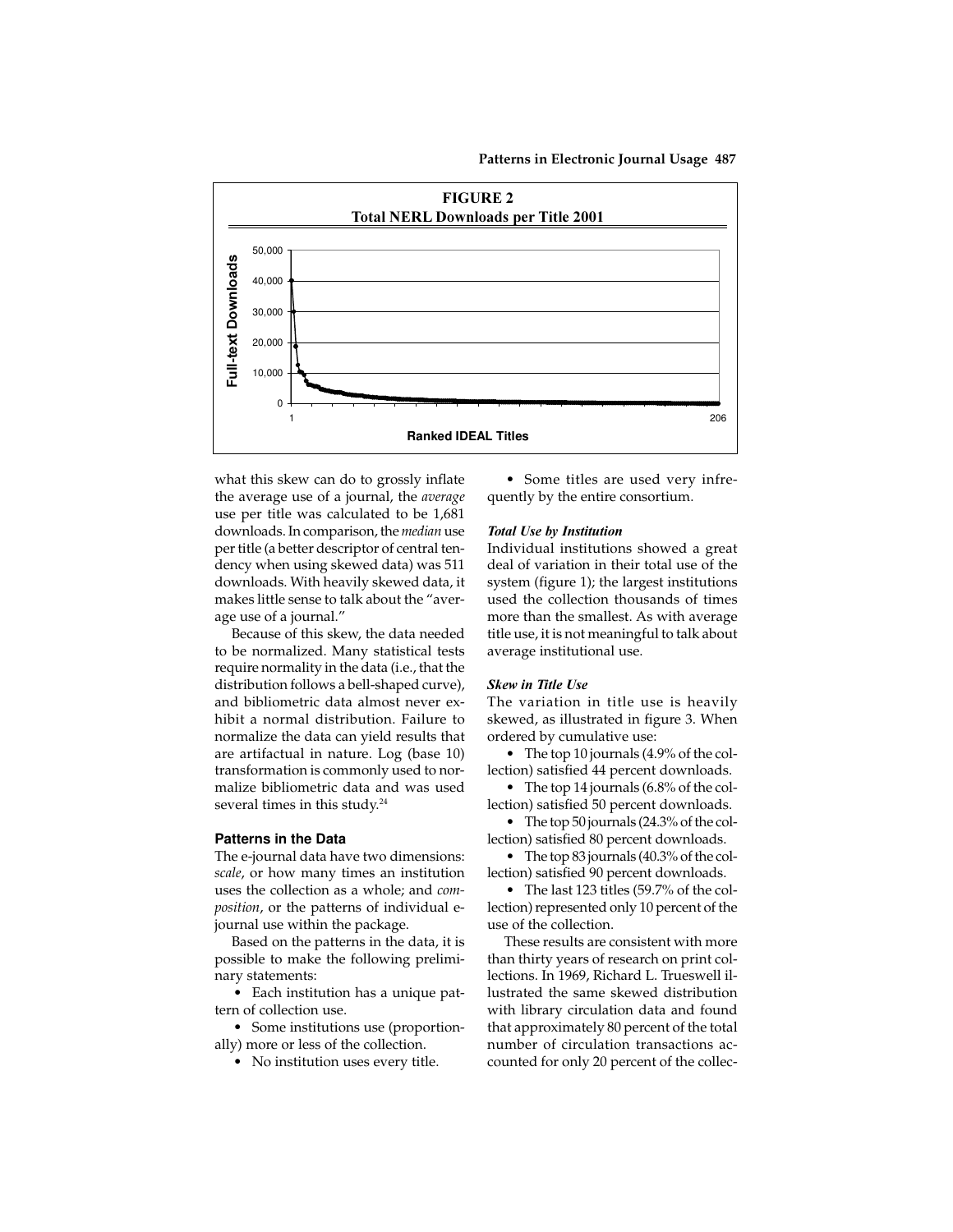tion.25 Trueswell and others have used this theory to posit a core library collection. Many empirical studies have been done to verify the 80/20 rule, reporting slight variations of the ratio.<sup>26-30</sup>

### **For both current and archival titles, the usage patterns are similar: a small number of titles represent the majority of total use.**

Because of usage variation among twenty-nine unique institutions, it is more meaningful to talk about institutional use. The effect of aggregating all of these institutional uses into a global NERL use curve is to report more use of the collection as a whole than what is represented by the sum of individual institutions (figure 4).

Rather than showing all twenty-nine individual usage curves, this study classified participating institutions into three groups: large research, medical, and other. A description of the method used to classify institutions based on usage is presented in this article in the section on cluster analysis.

Medical institutions demonstrated a very high use of a small number of journals. Forty-one titles (20% of the collection) represented well over 90 percent of the use for this group, with one institution exhibiting 96 percent use.

For the large research institutions, nearly 80 percent of the use was satisfied with 20 percent of the collection. For the other institutions, 20 percent of the collection satisfied 83 percent full-text downloads. The NERL ratio for all twenty-nine institutions combined is 20 percent/75 percent, a ratio far lower than expected by looking at each group of institutions independently.

### *Nonsubscribed versus Subscribed Titles*

In 2000, several serial vendors provided subscription information to Academic Press listing subscribed and nonsubscribed titles for each institution. Because of errors on the serial vendor's part, several highuse, "nonsubscribed" titles were found to indeed have print subscriptions at Cornell University. Thus, the following results should be considered biased, inflating the use of nonsubscribed titles.

Despite this bias, nonsubscribed titles received about one-tenth of the use as subscribed titles (figure 5). Medical institutions exhibited extreme bias in their use of the collection, favoring subscribed titles over nonsubscribed titles. For example, the average number of downloads per subscribed title for the University of Massachusetts

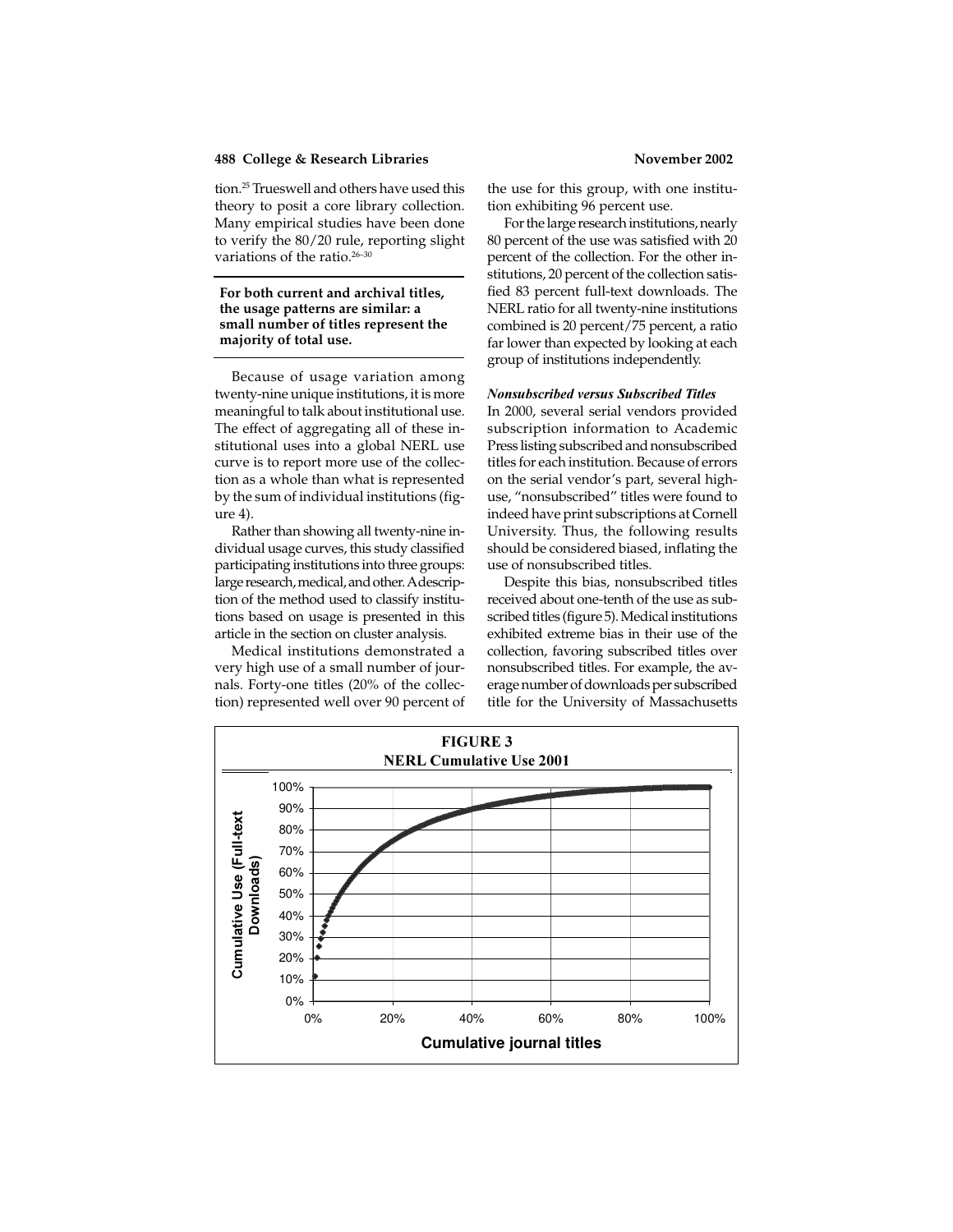

Medical School was 117.3, compared to 3.7 downloads per nonsubscribed title. For the large multidisciplinary institutions, the difference in use also was great, but not quite as drastic. At Yale, the ratio was 196.2 to 47.7.

Even for the smaller colleges, there was still a difference. Subscribing to only fourteen Academic Press titles, Bridgewater State exhibited 14.1 downloads per subscribed title, compared to 3.2 downloads per

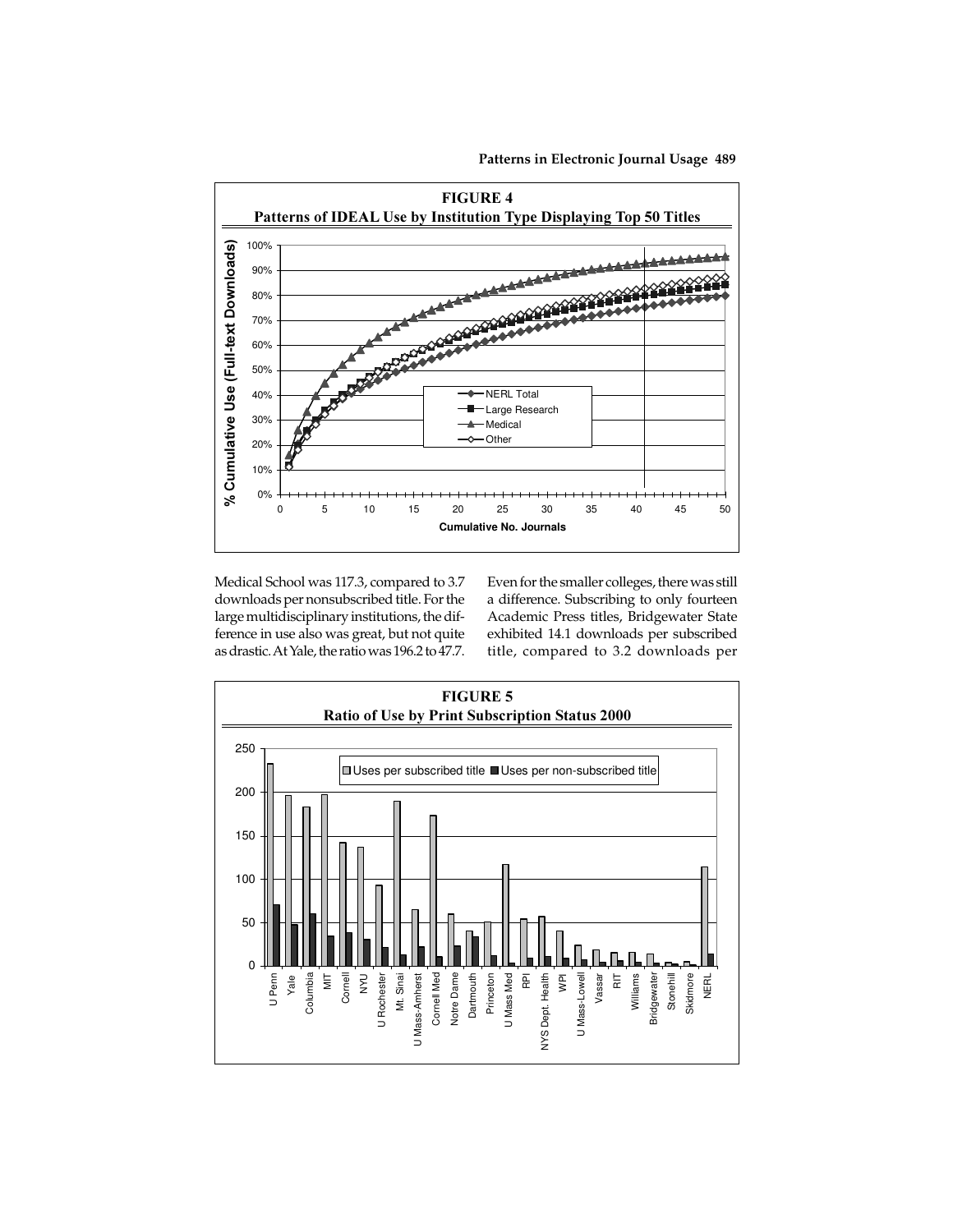

nonsubscribed title. For NERL as a whole, subscribed titles received an average of 114 downloads per title, compared to 14 for nonsubscribed titles. In sum, there was not a single instance of an institution getting similar or more use of nonsubscribed over subscribed titles.

### *Archival versus Current Titles*

In 2000, there were 173 currently published titles and 30 discontinued titles; Academic refers to the latter as "archival" titles. Figure 6 illustrates the difference in title use by current or archival status. The box-plot graph provides a visual distribution of the data. The "box" indicates the interquartile range – the range that contains 50% of the data, and includes the median. Because of statistical outliers, the "whiskers" on each end represent the 5<sup>th</sup> and 95<sup>th</sup> percentiles. While the whiskers indicate many exceptions, it is clear that current titles get far more use (per title) than archival ones. The median use for current titles was 457 downloads/title compared to 104 downloads for archival titles.

### *Patterns of Unused Titles*

In 2001, every title was used sometime, somewhere, among thirty consortial subscribers. However, an examination of how individual institutions use the collection of journals revealed that the results were quite varied (figure 7). Nonuse of titles was

inversely proportional to total use of the system. Expressed in the positive, higher-use institutions used more of the titles. Although this statement sounds obvious, some interesting differences were discovered based on the type of institution. For comparison, the author of this study created a fictitious smaller institution called Random U. Randomized journal usage for this institution was generated for each title (between 0 and 21 hits/title and total use equaled 2170 hits/year).

For the large research insti-

tutions, less than 20 percent of the titles went unused during the year, with many of these institutions leaving under 10 percent of the titles unused. These low figures illustrate near-comprehensive use of the collection.

Medical institutions represent outliers in this graph. In general, they were high users of the collection as a whole but focused their use on a small number of journals.

For the other institutions in the consortium, a relatively larger proportion of the journals was left unused during the year, reaching as much as 70 percent of the collection. When compared to Random U., it is interesting to note that the smaller institutions show less-comprehensive use of the collection than what would be predicted if their access to the collection were completely random. In other words, these findings support the bias of use toward locally held print subscriptions. (See the section on nonsubscribed versus subscribed titles.)

There is no way to measure *who* used the title (researcher, student, librarian) and *for what purpose* (known item search, browse, a cataloger verifying if the title works). For this reason, it is unwise to talk about what value each statistic represents.

### *Similarities among Institutions*

This section explores two methods for understanding the patterns of e-journal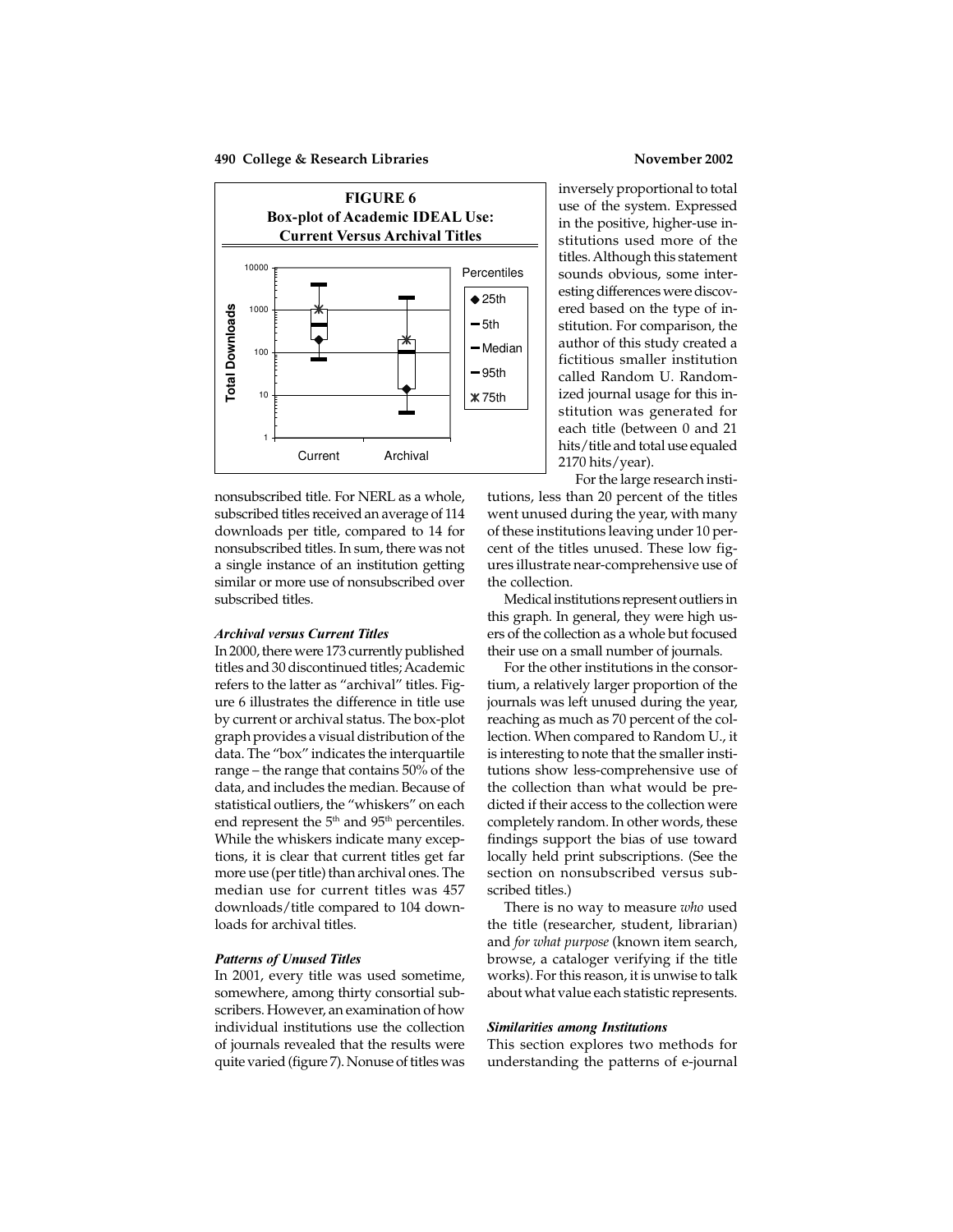

use among institutions: correlation analysis and cluster analysis

### **Correlation Analysis**

Correlation analysis looks at the similarities among institutions based on their relative use of each title. It is insensitive to scale, which means that institutions showing different levels of total use can be compared. Correlation analysis requires data normality, so raw usage data were converted to log usage before analysis. The correlation coefficient, in the case of this study, is a measure of the degree of similarity between two institutions. The coefficient ranges from -1 to +1, with -1 illustrating complete dissimilarity, 0 representing no relationship, and +1 representing an identical (or perfect) relationship. Because there is no such thing as negative use of a journal, the correlation figures arising from this analysis range from  $0$  to  $+1$ .

Judging the strength of a correlation coefficient is partially subjective in nature.

In general, coefficients above 0.7 are deemed to be strong correlations, with coefficients above 0.9 deemed very strong. Correlations below 0.3 are considered to be weak at best.

In general, there was a great deal of similarity among the large research institutions, with coefficients all above 0.7. The individual institutions in this group also correlated very highly with NERL as a whole, which is not surprising because this group generated the majority of the NERL total statistics.

Medical institutions correlated very highly with each other, their coefficient ranging from just below 0.8 to above 0.9. This group showed lower (but still strong) correlations with NERL as a whole, with coefficients ranging from 0.6 to 0.7.

The smaller colleges and polytechnic institutes showed a great deal of variation in how they used the collection. This group showed weak-to-very-weak correlation among themselves (0.1 to 0.5) and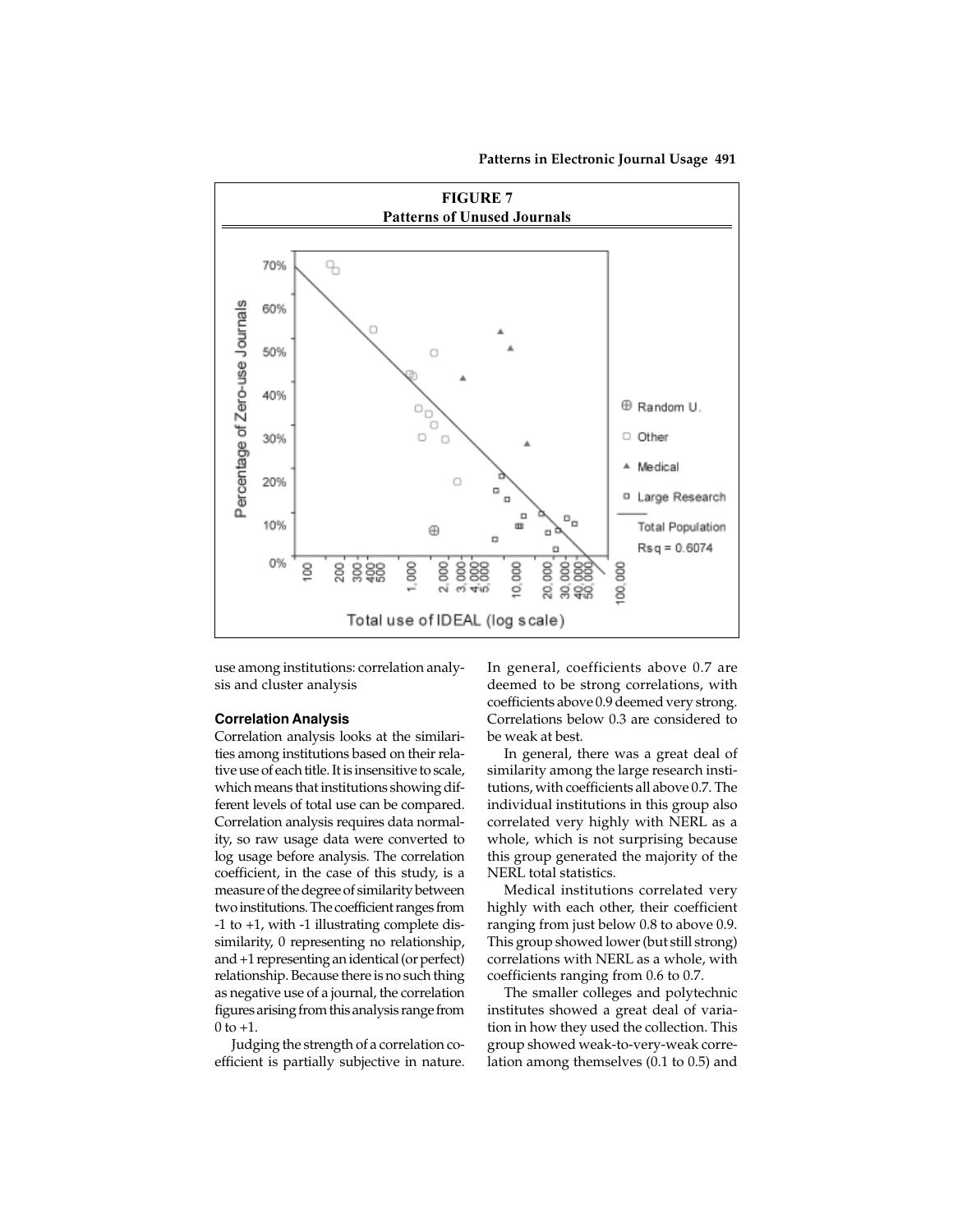weak-to-moderate correlation to the rest of NERL (0.3 to 0.6).

### **Cluster Analysis**

Cluster analysis is a collection of statistical methods that groups similar objects (in the case of this study, institutions) into homogeneous groups (or clusters). The principal output of this analysis is a hierarchical tree diagram called a dendrogram (figure 8). This method is a type of data classification and has the effect of reducing the dimensionality of the data.31,32 In the example of this study, each institution's use of 206 journals is reduced to a single dimension. William E. McGrath used cluster analysis to

group academic disciplines based on library circulation data.<sup>33</sup> Cluster analysis, like many of the other techniques discussed in this article, requires the data to be normal. As such, the log usage was used.

In figure 8, subheading "Usage Rank" is the rank of each institution based on its total usage over the year. The measure of dissimilarity provides a linear scale for comparing the dissimilarity between institutions and clusters. For example, the dissimilarity between Cornell Medical College and the University of Massachusetts Medical School (about one unit of distance) is smaller than the dissimilarity between Massachusetts Institute of

| <b>FIGURE 8</b><br>Dendrogram of Institutions from Hierarchical Cluster Analysis                                                                                                                                                                                                                    |                                                                                                                                                             |                        |  |  |  |
|-----------------------------------------------------------------------------------------------------------------------------------------------------------------------------------------------------------------------------------------------------------------------------------------------------|-------------------------------------------------------------------------------------------------------------------------------------------------------------|------------------------|--|--|--|
| Measure of Dissimilarity<br>(Euclidean Distance Between Clusters)                                                                                                                                                                                                                                   |                                                                                                                                                             |                        |  |  |  |
| Institutions                                                                                                                                                                                                                                                                                        | Usage 0<br>Bank                                                                                                                                             |                        |  |  |  |
| Cornell Med<br>U Mass-Med<br>Mt. Sinai<br>NYS Dept. Health<br>RPI<br>WPI<br>Stonehill<br>Wheaton<br>Skidmore<br>U Mass-Lowell<br>RIT<br>Boston<br>Bridgewater<br>Vassar<br>Williams<br>Syracuse<br>RANDON U.<br>Princeton<br>Notre Dane<br>NYU<br>U Rochester<br><b>Brown</b><br>Tufts<br>Dartmouth | 11<br>14<br>- 7<br>17<br>18<br>19<br>29<br>30<br>28<br>$20 -$<br>24<br>26<br>27<br>21<br>25<br>23<br>22<br>10<br>16<br>6<br>$\overline{B}$<br>9<br>13<br>15 | cluster 2<br>cluster 3 |  |  |  |
| U Mass-Amberst<br>U Penn<br>Yale<br>Columbia<br>MIT<br>Cornell                                                                                                                                                                                                                                      | 12<br>1<br>2<br>$\overline{3}$<br>4<br>5                                                                                                                    | cluster 1              |  |  |  |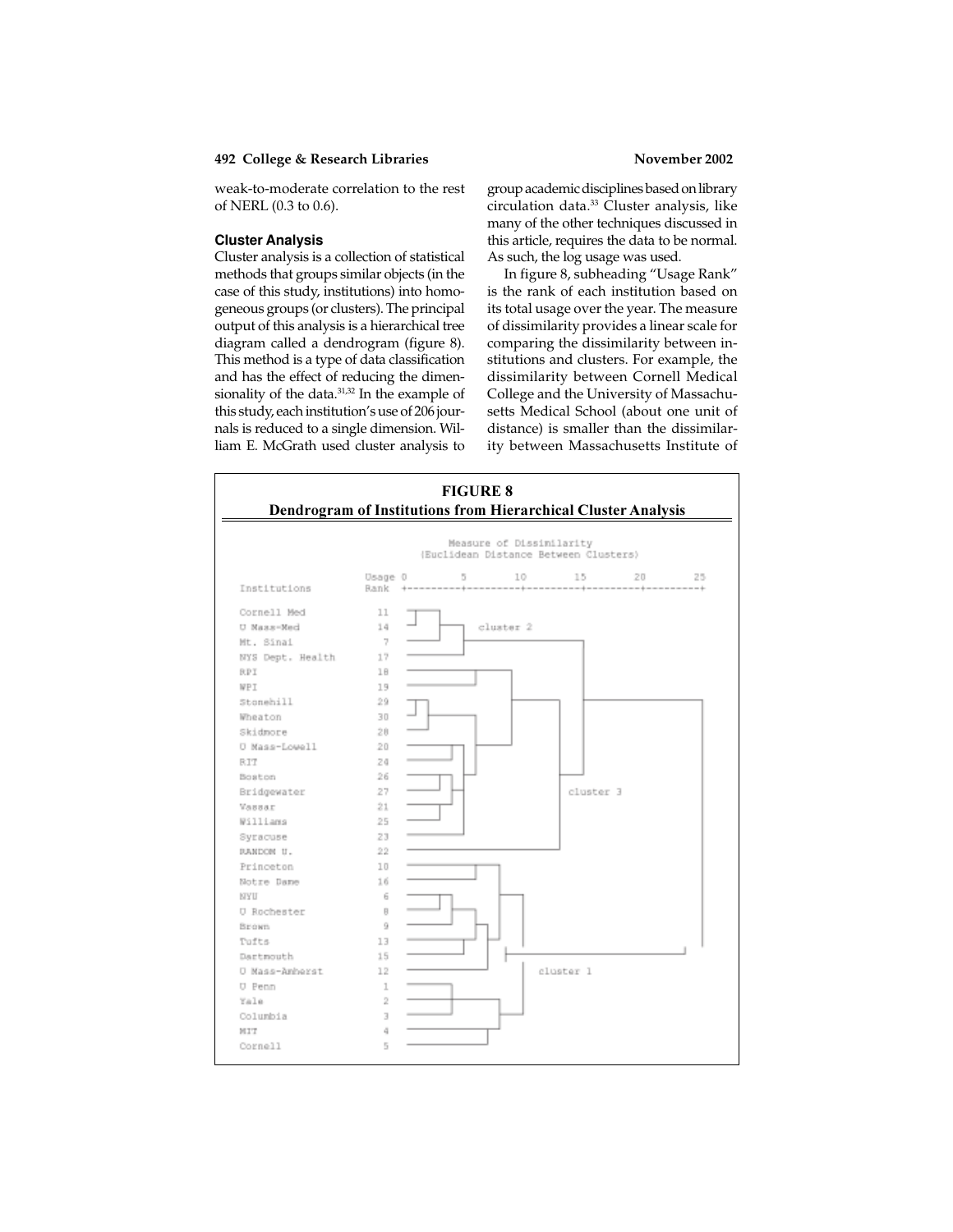| <b>TABLE 1</b>                                      |              |              |  |  |
|-----------------------------------------------------|--------------|--------------|--|--|
| Congruence Between Top Journals from 2000 to 2001   |              |              |  |  |
| <b>Journal Title</b>                                | Rank in 2000 | Rank in 2001 |  |  |
| Journal of Molecular Biology                        |              |              |  |  |
| Biochemical and Biophysical Research Communications |              |              |  |  |
| Developmental Biology                               |              |              |  |  |
| Experimental Cell Research                          |              |              |  |  |
| Genomics                                            |              |              |  |  |
| <b>Analytical Biochemistry</b>                      |              |              |  |  |
| Virology                                            |              |              |  |  |
| Methods: A Companion to Methods in Enzymology       |              | 10           |  |  |
| Archives of Biochemistry and Biophysics             | Q            | Q            |  |  |
| NeuroImage                                          |              |              |  |  |

Technology (MIT) and Cornell University (about seven units).

This analysis produced three principal clusters. The first cluster was composed of thirteen of the largest multidisciplinary research universities, the second was composed of the four medical institutions, and the third was composed of twelve smaller universities, liberal arts colleges, and polytechnic institutes. For classification purposes, cluster one will be referred to as Large Research, cluster two as Medical, and cluster three as Other. 34

Interestingly, the large research universities identified in the Large Research cluster, which included a medical school, also tended to form two subclusters: New York University, University of Rochester, Brown University, Tufts University, and Dartmouth College formed the first subcluster; and University of Pennsylvania, Yale University, and Columbia University formed the second. In the data provided by Academic Press, Cornell University was broken down into its main campus in Ithaca, New York, and its medical school in New York City. Because of this split, Cornell showed more similarity to MIT than the other larger research universities that included medical school use in their counts.

Compared to the control, the smallest users of the package were more related to Random U. than any of the other groups, although this is not a strong relationship.

### *Title Stability from 2000 to 2001*

Looking at multiyear data is important in understanding the reliability of the data. Are the patterns generalizable from year to year, or are the data so variable that meaningful statements can be made only about the current year?

Looking at title stability is one way to verify the reliability of the data, and Spearman rank correlation was used in this part of the analysis. The benefit of using Spearman rank correlation is that it uses journal rank (i.e., 1, 2, 3, etc.) instead of the skewed raw usage data.

The 203 titles available to NERL subscribers in 2000 were ranked based on the number of full-text downloads and compared to the 206 titles available in 2001. The Spearman's rank correlation was .941 (P < .01), indicating a very strong degree of similarity between the two years. The top ten titles for 2000 remained in the top ten for 2001, with a few titles trading small differences in ranks (table 1).

The stability in journal rank over multiple years may represent a consensus of journal popularity (or, by inference, prestige) and is generated principally by the large, high-usage institutions.

### *Other Predictors of Usage*

Enrollment is a relatively good predictor of total usage (figure 9). Interestingly, medical institutions show very high usage of the IDEAL package compared to their enrollment. Although students in the medical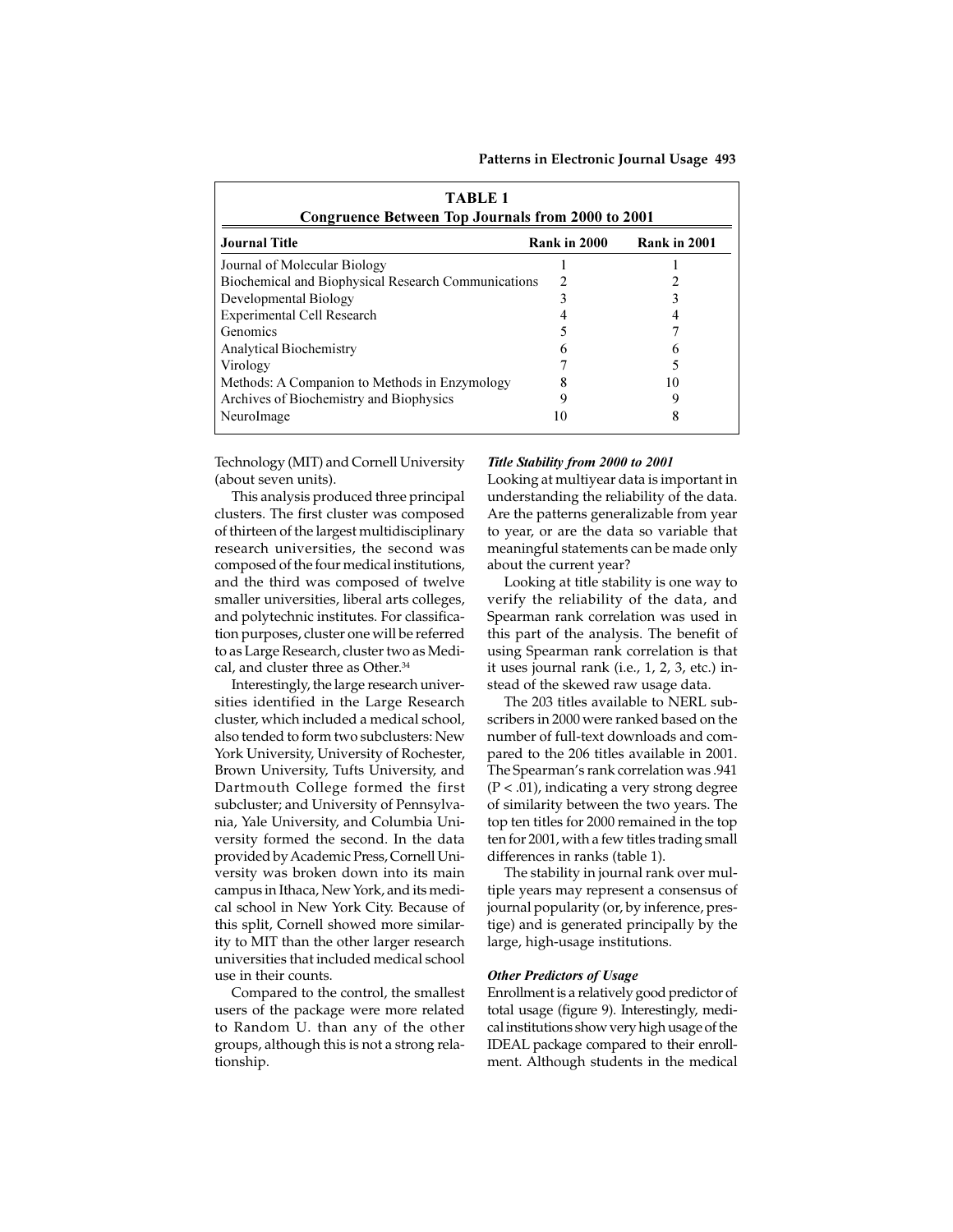institutions may not be the largest users of the package, they are an indication of the size of the institution as a whole (including researchers, post-docs, lab technicians, etc.). Previous research on the communication

**In comparison, principally undergraduate institutions show weak (if any) relationships to each other or to the consensus of the other institutional subscribers and cluster along with the random control.**

behavior of scientists indicates that medical researchers read more and publish more than any other group of scientific researchers. Studies reported by Carol Tenopir and Donald King claim that cancer researchers, as an example, spend approximately 288 hours per year reading journal articles, compared to the median of 140 hours per year for other scientists. Engineers spend the least time reading at approximately 26 hours per year. <sup>35</sup> Survey research at the Ohio

State University confirms that researchers in the biological and medical sciences report more use of e-journals and databases than any other group of researchers.<sup>36</sup>

### **Discussion**

### *Challenging the Composition of Geographical Consortia*

The results of this analysis indicate patterns in the way that similar institutions use e-journal packages. Based on the data alone, large multidisciplinary research institutions, medical institutions, and liberal arts colleges might be better off negotiating with similar institutions.

Medical institutions, which exhibited an intense use of a small number of journals, may negotiate for a better financial deal involving a core collection of biomedical journals and rely on interlibrary loan for the small percentage of requests for titles outside this group. Larger, multidisciplinary research institutions may decide to continue their purchase of

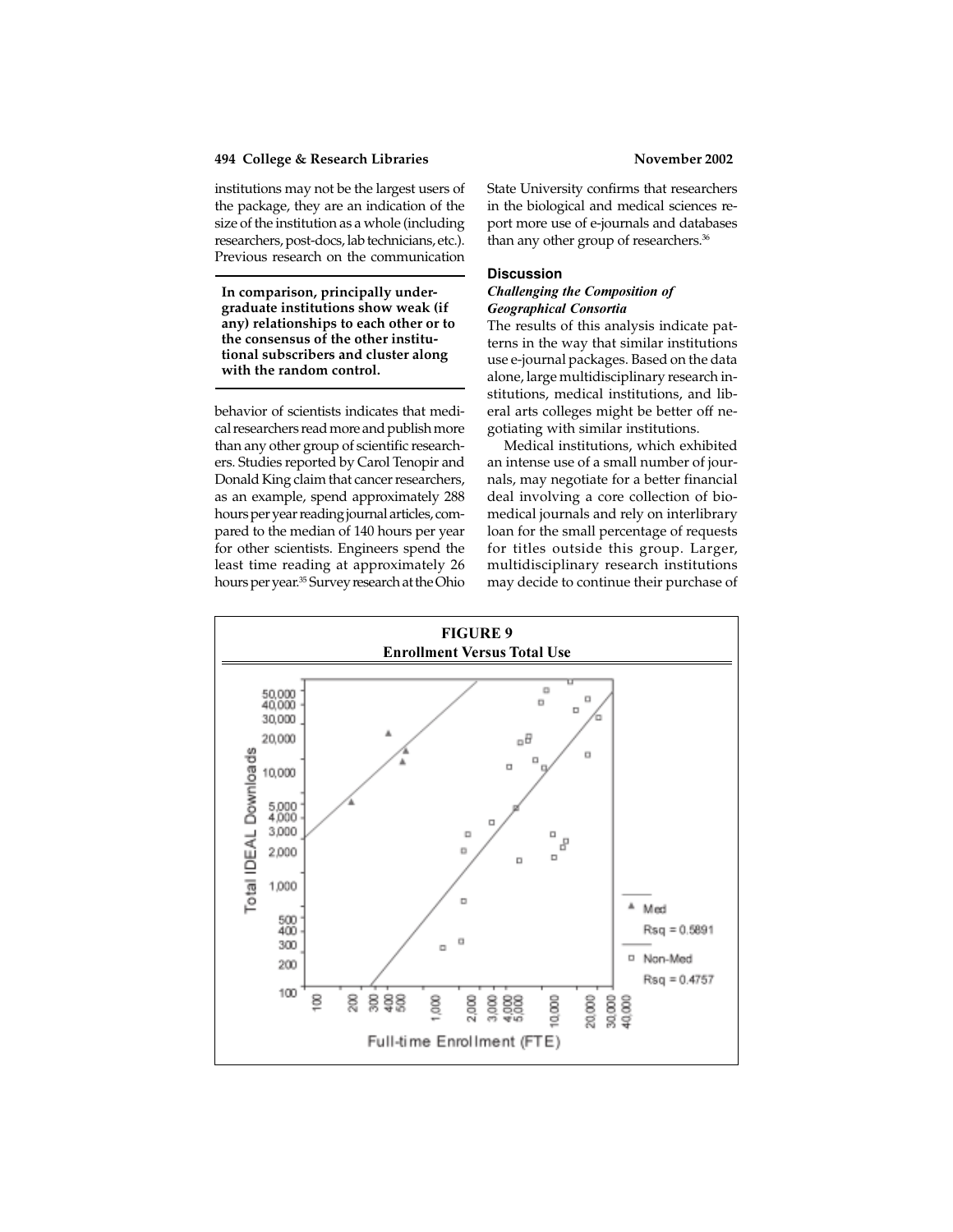entire packages if their collection goal is to purchase as comprehensively as possible and if the economic model for purchasing the entire collection makes more sense than purchasing individual titles. Some smaller liberal arts colleges may decide that, based on their low and variable usage, they may not require a package of specialized research journals.

Although it is impossible to ascertain the meaning of a single full-text download in this study, the patterns in the use of the journal package confirm preaccepted beliefs of user behavior. The severe skew toward a small number of high-use journals in the IDEAL package indicates a general agreement among users at research and medical institutions of the most prestigious (or at least, the most popular) titles in the set. Congruence from 2000 to 2001 on the top titles reinforces that this is not a statistical artifact.

In comparison, principally undergraduate institutions show weak (if any) relationships to each other or to the consensus of the other institutional subscribers and cluster along with the random control. Because of the much smaller scale of these institutions, the data observed may be a product of individual class assignments and specialized curricula.

User behavior of undergraduates also may provide a logical explanation. Over the past few years, there has been considerable anecdotal evidence from both librarians and professors that students prefer electronic resources and lack the ability or willingness to distinguish credible academic sources from popular materials on the Internet.37–42 Burton and Chadwick have written of the "apparently random selection of use" of electronic resources by undergraduates. "Some students," they have claimed, "appear to grab the first 10 reasonably relevant items they encounter … regardless of the authority or appropriateness of the sources."43 Undergraduate use behavior may be the most plausible explanation for

the patterns observed in this study, although this conclusion cannot be derived from the data and is merely speculation based on qualitative and anecdotal studies.

There was still a tendency for all institutions (even the smaller ones) to use subscribed titles far more often than nonsubscribed titles when patrons have full access to a publisher's collection. These results confirm that selectors have reasonably tailored their journal collections to meet the needs of their local constituents. Local factors, such as the timely cataloging and promotion of new journal titles, also may partially explain the results.

This study is merely an analysis of use data and does not involve other important information that may go into purchasing a journal package. It is not intended to prescribe what institutions do with their collection dollars but, rather, to provide much-needed data that institutions can use to make informed decisions.

The results of the analysis challenge the composition of geographic-based consortia and argue in favor of consortia based on homogeneous membership. Consortia based on geographical definitions can be very eclectic; some contain public, academic, school, and special libraries. Each of these types of libraries has a different mission statement and institutional goals. Bernie Sloan has argued that a "one-sizefits-all approach won't work" and that institutions should be grouped based on homogeneity rather than diversity. 44

Peters, director of the Center for Library Initiatives, Committee on Institutional Cooperation, expects a lot more change in the composition and mission of consortia. Reflecting on consortia focused entirely on collection development, he predicted: "the heady 'buying club' days probably will not return soon. One challenge for academic library consortia is to shift gears and engage in more deliberate strategic planning with an eye to positive long-term outcomes."<sup>45</sup>

### **Notes**

<sup>1.</sup> William Gray Potter, "Studies of Collection Overlap: A Literature Review," *Library Re-*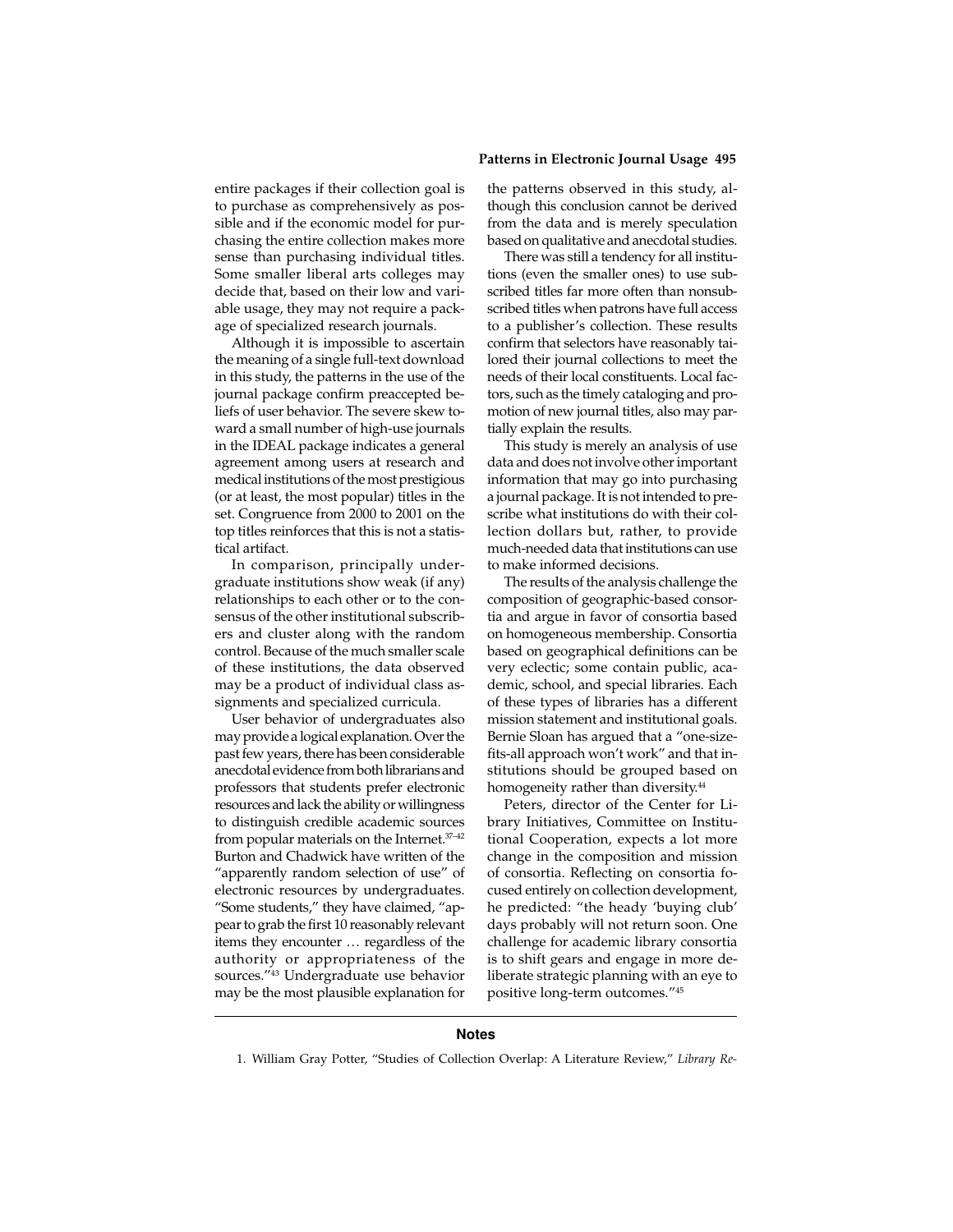*search* 4 (spring 1982): 3–21.

2. Sharon L. Bostick, "The History and Development of Academic Library Consortia in the United States: An Overview," *Journal of Academic Librarianship* 27 (Mar. 2001): 128–30.

3. Thomas A. Peters, "Agile Innovation Clubs," *Journal of Academic Librarianship* 27 (Mar. 2001): 149–51.

4. Potter, "Recent Trends in Statewide Academic Library Consortia," *Library Trends* 45 (winter 1997): 416–34.

5. Sue O. Medina, "The Evolution of Cooperative Collection Development in Alabama Academic Libraries," *College & Research Libraries* 53 (Jan. 1992): 7–19.

6. Norman Oder, "Consortia Hit Critical Mass," *Library Journal* 125 (Feb. 1, 2000): 48–51.

7. Jonathan Nabe, "E-journal Building and Its Impact on Academic Libraries: Some Early Results," *Issues in Science and Technology Librarianship* (spring 2001).

8. Kenneth Frazier, "The Librarians' Dilemma: Contemplating the Costs of the 'Big Deal,'" *D-Lib Magazine* 7 (Mar. 2001).

9. Carol Tenopir and Eleanor Read, "Patterns of Database Use in Academic Libraries," *College & Research Libraries* 61 (May 2000): 234–46.

10. Deborah D. Blecic, Joan B. Fiscella, and Stephen E. Wiberly Jr., "The Measurement of Use of Web-based Information Resources: An Early Look at Vendor-supplied Data," *College & Research Libraries* 62 (May 2001): 434–53.

11. Thomas J. Sanville, "Use of Electronic Journals in Ohiolink's Electronic Journal Center," paper presented at the 67th IFLA Council and General Conference, Boston 2001.

12. Despite its name, the consortium is not closed to institutions outside the Northeast. In the fall of 2001, Stanford University joined NERL.

13. NERL, Northeast Research Library Consortium, Dec 5, 2001 [cited July 10]. Available from http://www.library.yale.edu/NERLpublic/.

14. Elsevier acquired Academic Press in 2001. In 2002, IDEAL titles were being integrated into the Science Direct package.

15. Academic Press, Journal Home Pages [cited July 10, 2002]. Available online from http:// www.academicpress.com/www/journal/.

16. David H. Morse, and William A. Clintworth, "Comparing Patterns of Print and Electronic Journal Use in an Academic Health Science Library," *Issues in Science and Technology Librarianship* (fall 2000).

17. David Goodman, "A Year without Print at Princeton, and What We Plan Next," *Learned Publishing* 15 (Jan. 2002): 43–50.

18. Deborah D. Blecic, "Measurement of Journal Use: An Analysis of the Correlations between Three Methods," *Bulletin of the Medical Library Association* 87 (Jan. 1999): 20–25.

19. Anonymous, "News," *Blackwell Publishing News* (Nov. 2001): 1–5.

20. Marthyn G. M. Borghuis, *What to Count & What Not? A White Paper on the Filters to Be Applied to a Web-server Log File before Usage-Analysis and Reporting Can Start* (Amsterdam: Elsevier Science Direct, 2000).

21. Blecic, Fiscella, and Wiberly, "The Measurement of Use of Web-based Information Resources."

22. Samuel C. Bradford, "The Documentary Chaos," in *Documentation* (London: Lockwood, 1948), 144–59.

23. Eugene Garfield, "The Significant Scientific Literature Appears in a Small Core of Journals," *Scientist* 10 (Sept. 1996): 13.

24. Log (base 10) is a numerical series whose intervals represent a jump by ten times. For example, 10 is represented as 1, 100 is represented as 2, 1,000 as 3, etc.

25. Richard L. Trueswell, "Some Behavioral Patterns of Library Users: The 80/20 Rule," *Wilson Library Bulletin* 43 (Jan. 1969): 458–61.

26. Blecic, Fiscella, and Wiberly, "The Measurement of Use of Web-based Information Resources."

27. L. Egghe, "Exact Probabilistic and Mathematical Proofs of the Relation between the Mean Number of Items per Source in the Bibliography and the Generalized 80/20-Rule," *Journal of the American Society for Information Science* 44 (Aug. 1993): 369–75.

28. Quentin L. Burrell, "The 80/20 Rule: Library Lore or Statistical Law?" *Journal of Documentation* 41 (Mar. 1985): 24–39.

29. Tina E. Chrzastowski and Brian M. Olesko, "Chemistry Journal Use and Cost: Results of a Longitudinal Study," *Library Resources and Technical Services* 41 (Apr. 1997): 101–11.

30. Philip M. Davis, "Where to Spend Our E-Journal Money? Defining a University Library's Core Collection through Citation Analysis," *Portal: Libraries and the Academy* 2 (Jan. 2002): 155–66.

31. Mark S. Aldenderfer and Roger K. Blashfield, *Cluster Analysis*, *Quantitative Applications in the Social Sciences, No. 07-044* (Beverly Hills, Calif.: Sage, 1984).

32. Alan H. Fielding, *Cluster Analysis: What Is It?* Department of Biological Sciences, Manchester Metropolitan University, 2002 [cited 25 Feb. 2002]. Available from http://